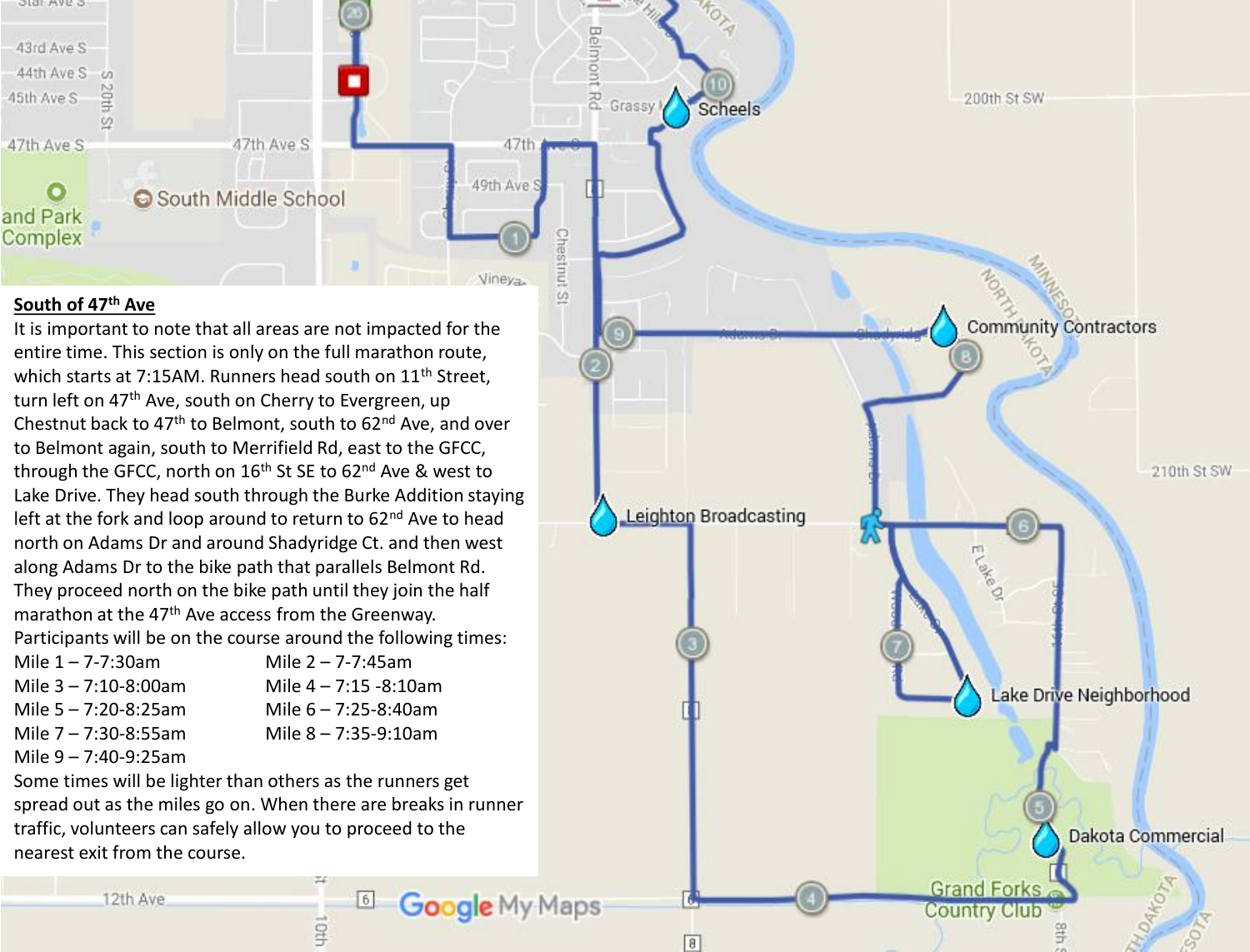## **South of 32nd Ave & North of 47th Ave**

It is important to note that all areas are not impacted for the entire time. This section is on the full marathon, Half & 10K route. The full starts at 7:15AM; half & 10K at 8AM; 5K on Friday at 6:30pm. Runners head north on 11<sup>th</sup> Street, turn right on 40<sup>th</sup> Ave, east to Belmont, south on Belmont to 47<sup>th</sup>, where the full marathoners join them & then winding east along Loamy Hills, then Grassy Hills, Inland Hills, Circle Hills, Northridge Hills, back to Belmont where they head north to 32<sup>nd</sup> Ave. Participants will be on the course around the following times:

Friday Evening Mile 1 of 5K – 6:30-7:00pm Mile 2 of 5K – 6:30-7:30pm Mile 3 of 5K – 6:40-8:00pm

# Saturday Morning



Park

**Cherry** 

 $\overline{\mathcal{D}}$ 

**Malnut S** 

B<sup>ANN Ave S</sup>

The Greenway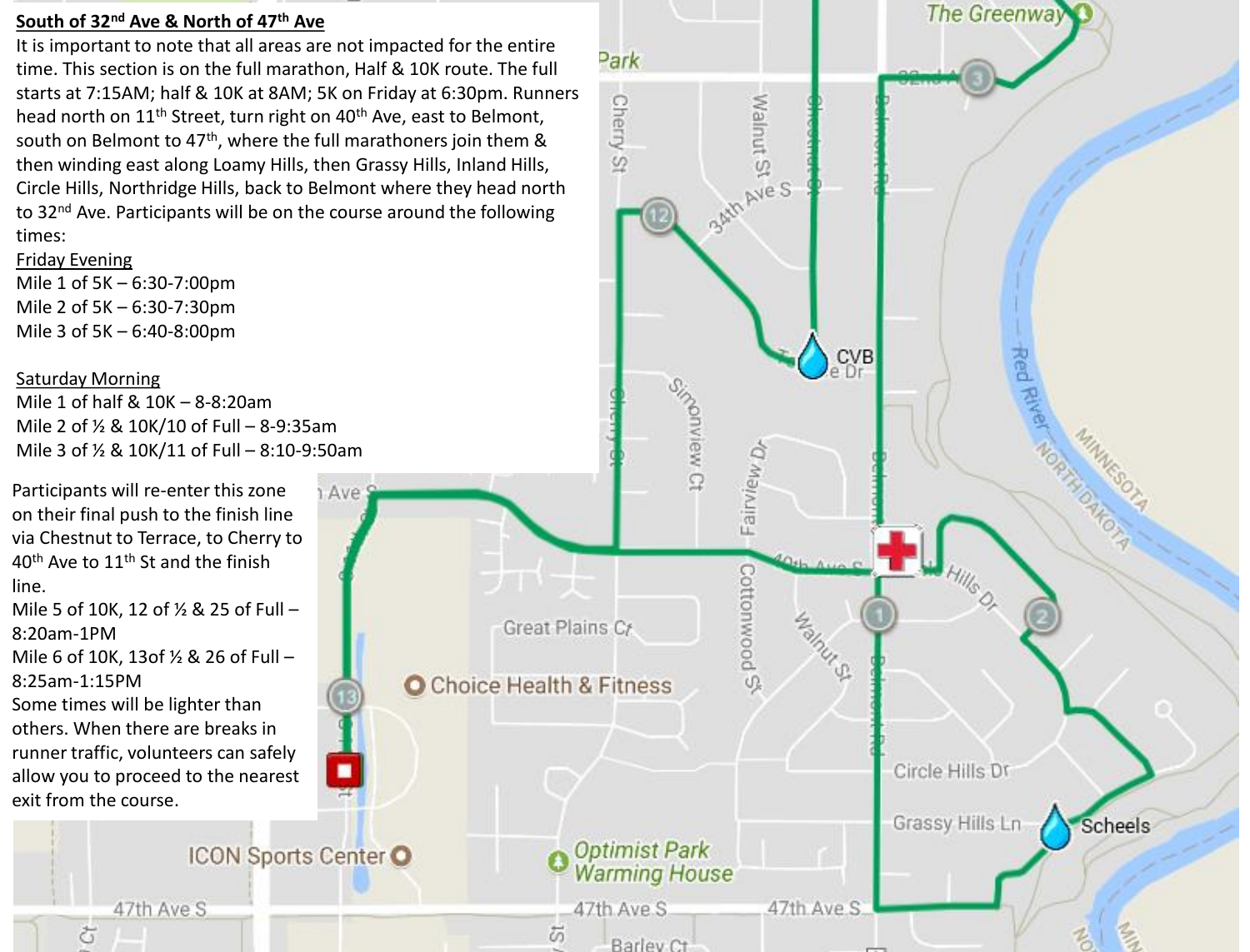# **South of 17th Ave & North of 32nd Ave**

It is important to note that all areas are not impacted for the entire time. This section is on the full marathon, Half & 10K route. The full starts at 7:15AM; half & 10K at 8AM; 5K on Friday at 6:30pm. Runners will enter this section as they travel north on Belmont Rd and turn righ (east) on 32<sup>nd</sup> Ave, traveling along E Elmwood to Olson Dr and back to Belmont Rd via 25th Ave. From there, they head north to Elks Dr where they enter the Greenway and travel to EGF, MN.

Ferres ni

Sunset Dr

Participants will be on this section of the course around the following times: Mile 3 of ½ & 10K/11 of Full – 8:10-9:50am Mile 4 of ½ & 10K /12 of Full– 8:15-10:10am

Later, they will return to this section of the course as they head south on Belmont Rd from 13<sup>th</sup> Ave to 24<sup>th</sup> Ave where they will turn right (west) to Chestnut St. The 10K does a short out & back north on Chestnut to approx. 22<sup>nd</sup> Ave where they turn around and head back south. Full & Half participants head south on Chestnut only off of 24th Ave. They will proceed on Chestnut to Terrace Dr.

Participants will be on this section of the course around the following times:

Mile 10 of ½ /23 of full – 8:45am-12:30PM Mile 4 of 10K/11 of ½ /24 of full – 8:15am-12:45PM Some times will be lighter than others. When there are breaks in runner traffic, volunteers can safely allow you to proceed to the nearest exit from the course.

d Ave S

e Ave

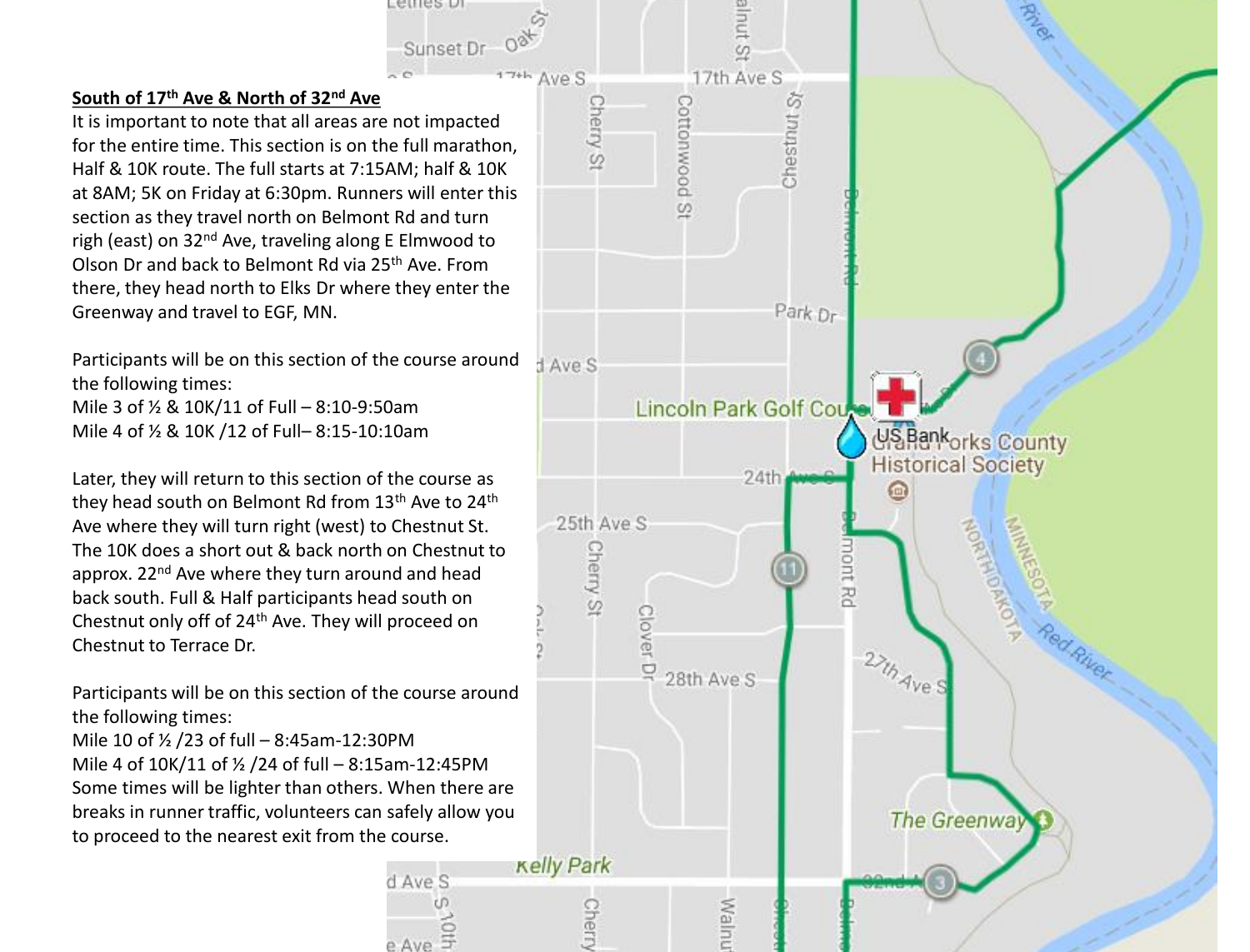## **North of 17th Ave-GF Side**

It is important to note that all areas are not impacted for the entire time. This section is on the Full marathon, & Half marathon route. The full starts at 7:15AM; half & 10K at 8AM. Participants will enter this section as they travel across the Point Bridge on Minnesota Ave (Half Marathoners) or via Greenway entrance by Point Bridge (Full Marathoners). They will head NW on 3rd St to Gertrude Ave to S 6th St and south on Reeves Dr, until the turn east on 8th Ave to Almonte Dr. From here they will take Almonte to Lincoln Dr Park where they will loop the park on the road in a clockwise manner, exiting back onto Lincoln Dr/13th Ave and then heading south on Belmont Rd. and continuing out of this zone to 24th Ave S.

No

Participants will be on this section of the course around the following times: Mile 7.5 of ½ /20.5 of Full –8:40am-12:00pm Mile 8 of ½ /21 of Full– 8:45am-12:05pm Mile 9 of ½ / 22 of Full – 8:50am-12:20pm Mile 10 of ½ /23 of Full – 8:55am-12:35pm

Some times will be lighter than others. When there are breaks in runner traffic, volunteers can safely allow you to proceed to the nearest exit from the course.

Google My

aps